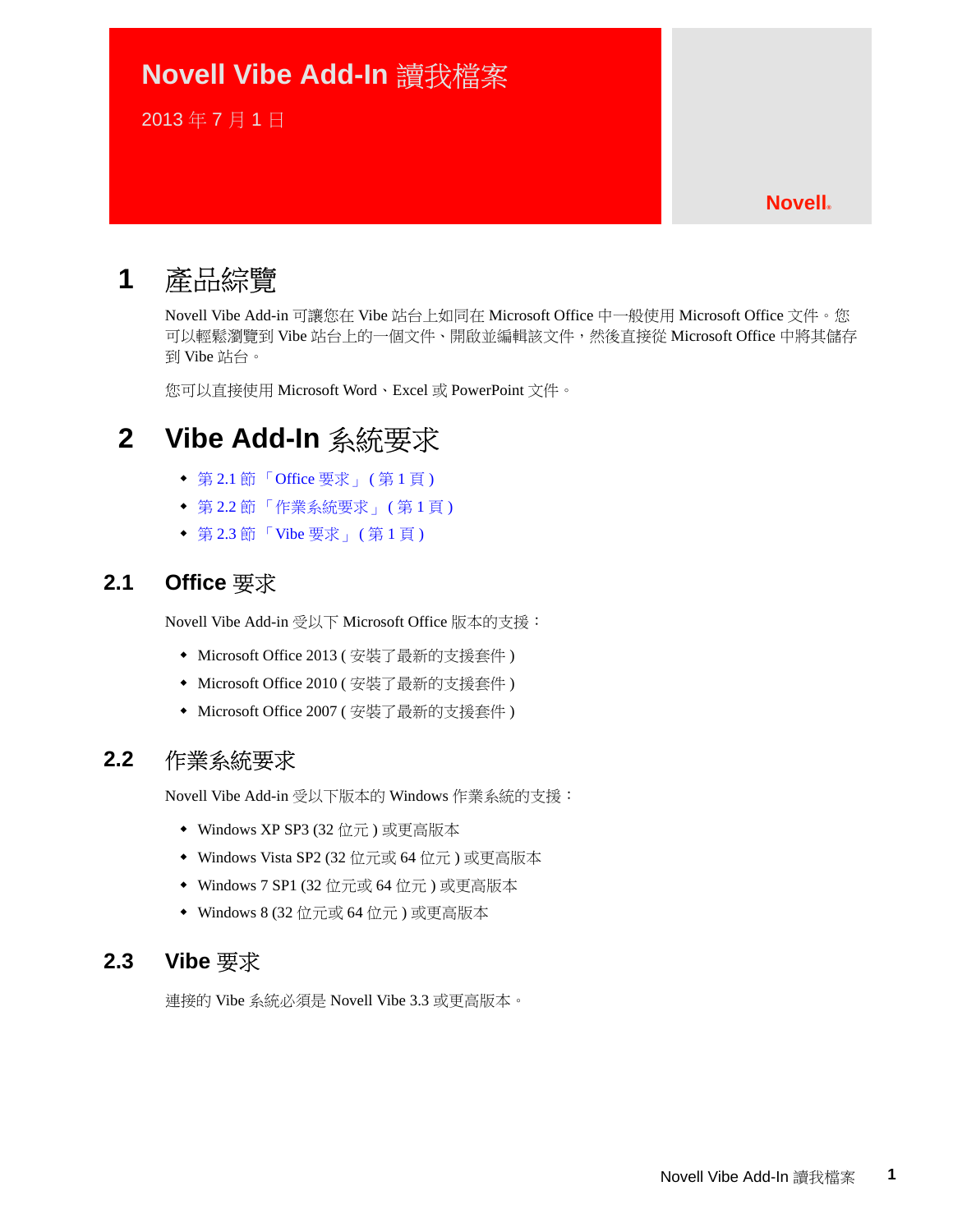### **3 Vibe Add-In** 問題

- ◆ 第 3.1 節 「.NET Framework [安裝後安裝程式不會自動重新啟動」](#page-1-0) (第 2 頁)
- ! 第 3.2 節 「無法在 Word 2013 [中合併不同使用者所做的變更」](#page-1-1) ( 第 2 頁 )
- ! 第 3.3 [節 「項目描述中的內嵌式影像不顯示」](#page-1-2) ( 第 2 頁 )
- ! 第 3.4 節 「Vibe [伺服器設定為使用](#page-1-3) Windows 驗證時 Vibe Add-In 無法正常運作」 ( 第 2 頁 )
- ! 第 3.5 節 「Vibe Desktop [應用程式的登入資訊遺失」](#page-1-4) ( 第 2 頁 )

#### <span id="page-1-0"></span>**3.1 .NET Framework** 安裝後安裝程式不會自動重新啟動

如果您的工作站上尚未安裝 .NET Framework,Vibe Add-in 安裝程式會為您安裝該程式。安裝 .NET Framework 後需要將工作站重新開機。工作站重新開機後,您需要手動重新啟動 Vibe Add-in 安裝程式  $\ddot{\phantom{a}}$ 

- **1** 導覽至 VibeAddinSetup.exe 檔案的下載位置。
- **2** 執行 VibeAddinSetup.exe 檔案。

#### <span id="page-1-1"></span>**3.2** 無法在 **Word 2013** 中合併不同使用者所做的變更

使用 Word 2013 時,當使用者嘗試將自身所做的變更與其他使用者所做的變更進行合併時,系統將會 顯示一則錯誤訊息,如 《[Novell Vibe Add-In 1.0.1](https://www.novell.com/documentation/vibe34/vibe34_qs_office/data/vibe34_qs_office.html) 快速入門》 (https://www.novell.com/documentation/ vibe34/vibe34\_qs\_office/data/vibe34\_qs\_office.html) 中的 「合編 Vibe 文件」所述。

#### <span id="page-1-2"></span>**3.3** 項目描述中的內嵌式影像不顯示

使用 Vibe Add-in 從 Microsoft Office 中檢視某個項目時,項目 「*描述*,區段中內嵌的影像顯示為已損 毀。不過,您仍然可以使用 Vibe Add-in 從 Microsoft Office 中編輯項目描述的文字。

#### <span id="page-1-3"></span>**3.4 Vibe** 伺服器設定為使用 **Windows** 驗證時 **Vibe Add-In** 無法正常運作

如果您的 Vibe 伺服器設定為使用 Windows 驗證,則 Vibe Add-in 會因連接埠衝突而無法開啟或編輯 Vibe 站台中的檔案。

如需如何解決此問題的相關資訊,請參閱 《*Novell Vibe 3.4 Administration Guide*》 (Novell Vibe 3.4 管理 指南 ) 中的 「Configuring Integrated Windows Authentication to Support Vibe Desktop and the Vibe Add-In」 ( 設定整合式 Windows 驗證以支援 Vibe Desktop 與 Vibe Add-In)。

如需對 Vibe 站台設定 Windows 驗證的詳細資訊,請參閱 《*Novell Vibe 3.4 Installation Guide*》 (Novell Vibe 3.4 安裝指南)中的「Configuring Single Sign-On with Internet Information Services for Windows」 ( 對 Windows 的 Internet Information Service 設定單一登入 )。

#### <span id="page-1-4"></span>**3.5 Vibe Desktop** 應用程式的登入資訊遺失

如果您同時使用 Vibe Desktop 與 Vibe Add-in,則當您將 Vibe Add-in 中的帳戶資訊設定為使用系統代理 組態 (透過選取*使用系統代理組態*),隨後又將該帳戶設定為不使用系統代理組態時,Vibe Desktop 的 登入資訊會遺失。